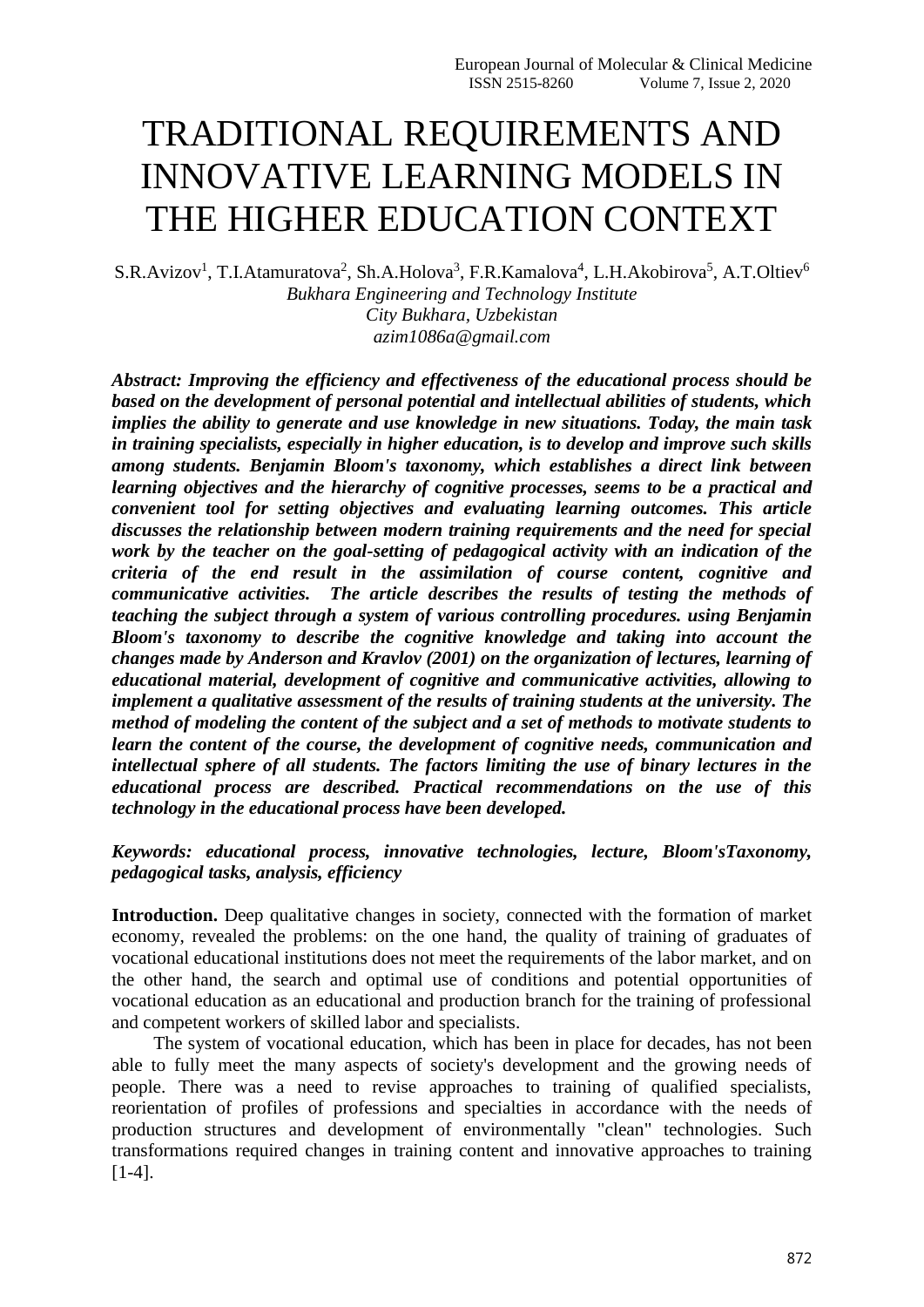Scientific and technological progress, information and computer revolution, formation of knowledge and ideas industry, development of new technologies, economic crisis dictate new tasks of education. More and more vocational training goals are activity orientation, ability to change, development of personal qualities that determine not only a person's professional characteristics but also his or her way of life, culture level, intellectual development. This means that pedagogical technologies should be oriented not only to the assimilation of knowledge in special disciplines, but also to the development of a complex of personal qualities of trainees. According to the data of modern science, the development of personality, cognitive and needs of the students' sphere takes place in the process of educational activity.

For introduction of innovative pedagogical technologies of training in educational process it is necessary to reveal the main tendencies in development of professional school, professional pedagogics as a science and the contradictions which have developed in new social and economic conditions, caused to life creation of more perfect models, systems of training of highly skilled experts.

Studies have shown that the main contradictions are as follows:

- between the demand for training of qualified and competent specialists and the possibilities of educational policy in the old forms of educational process organization;

- between the need to ensure professional development of the student's personality and the relatively narrow, mainly technological orientation of the process of education in special disciplines;

- between the significant number of pedagogical technologies accumulated in pedagogical science and experience and their insufficient penetration into the practice of vocational education;

- between the needs of practice in the transition to personal-oriented education in vocational training institutions and the weak development of this component in educational and curricular documentation;

- between the need to use pedagogical technologies for teaching special subjects and the lack of science-based pedagogical technologies with such a target-oriented approach.

These contradictions are especially noticeable in the system of vocational education at the stage of transition from the traditional system to such an organization of the educational process that will make it possible to fulfill the social order for personnel training in accordance with modern requirements, which determined the urgency of the research and made it possible to identify and formulate the research problem: how to ensure the professional development of students' personality in the process of study in higher education institutions on the basis of the organization of the educational process with the use of innovative methods.

**Materials and Methods.** For the research, a combined form of lectures was chosen, combining a binary form of lectures with the involvement of students as experts and a lecture-visualization with a visual presentation of the material presented, in this case in the form of slides and videos. For preliminary preparation of students for the lessons, the "Insert" technique was used.

B. Bloom's taxonomy was used in planning the experimental lecture class. The leading methods of teaching at the binary lecture are: discussion and method of interrogation of experts. This method makes it possible to clarify and expand students' knowledge on how to solve the issues considered in the lecture, to analyze the ways of solving the problems close to real life, which is very relevant in view of the current environmental crisis.

Comparative analysis of the results of material assimilation using traditional and interactive teaching methods was carried out based on the results of control testing. For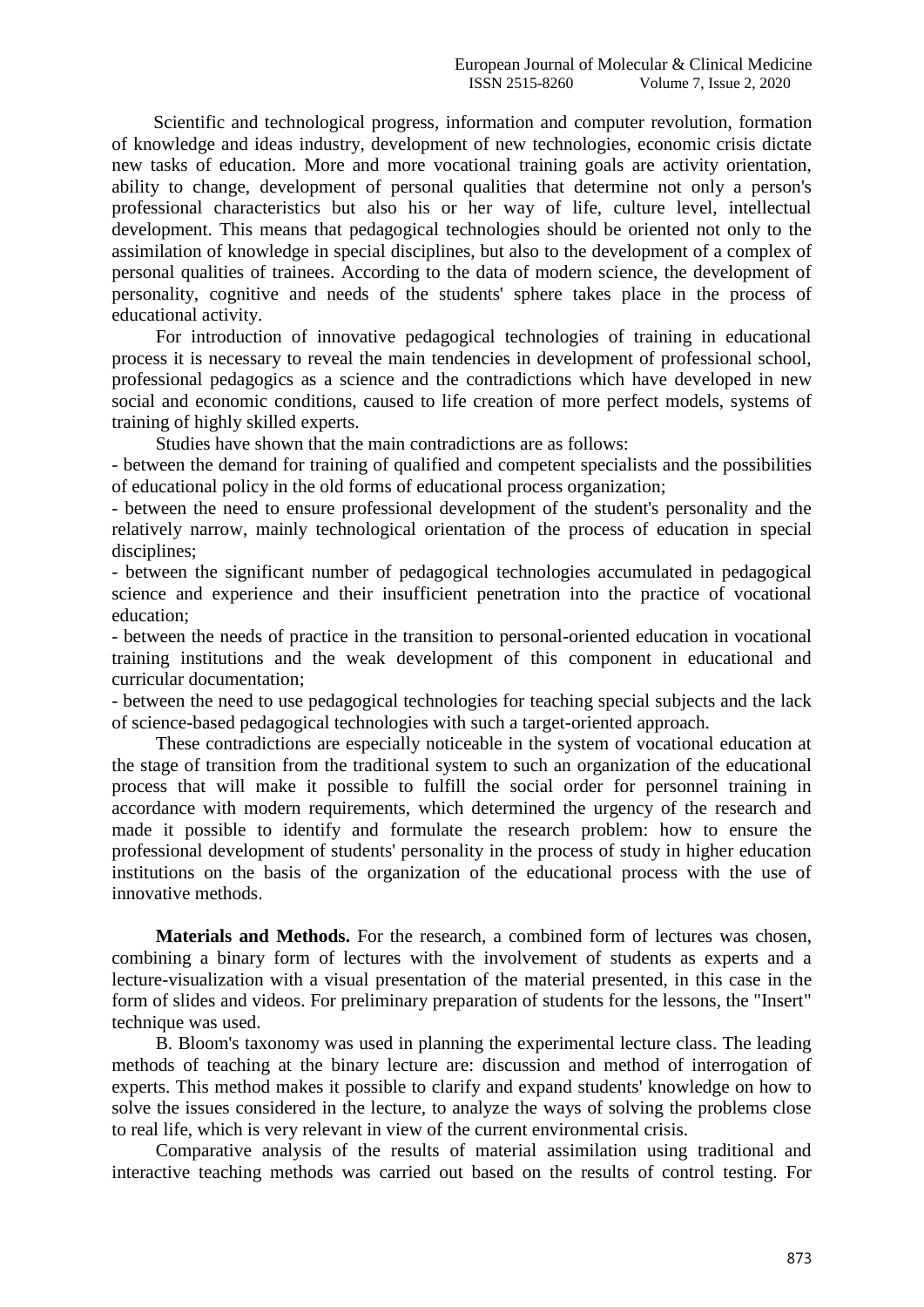additional verification of the degree of material assimilation the final test was carried out using the system "I know / understand / do not understand".

The aim of the research was to develop and try out the method of goal setting in pedagogical activity using taxonomy B. Bloom to describe the cognitive knowledge and taking into account the changes made by Anderson and Kravlov (2001) on the organization of lectures, which allows to realize the qualitative training of students at the university.

The object of the research was the methodology of conducting lectures of the subdiscipline "Industrial ecology" in technical universities.

**Discussion.** The word "lecture" comes from the Latin "lection" - reading. The lecture appeared in Ancient Greece, got its further development in Ancient Rome and in the Middle Ages. The university lecture is the main link in the didactic cycle of education. Its goal is to form the basis for students' subsequent mastering of educational material. In the educational process there are a number of situations when the lecture form of teaching cannot be replaced by any other one [5].

According to the strength of personal emotional influence of the lecturer, his contact with the audience, his impressions, general influence on students, the lecture method of transferring the teaching material is the most successful. The lecture reveals the conceptual apparatus of a specific field of knowledge, problems, and logic, gives a complete picture of the subject, showing its place in the system of science, its connection with related disciplines, excites interest in the subject, develops professional interests, and to a large extent determines the content of other classes.

Essential for the lecture is the presentation of the materials of the lecturer's personal creativity. This increases students' interest in the subject, activates their mental work. In the lectures, the lecturer, along with a systematic presentation of the fundamental principles of science, expresses his scientific ideas, his attitude to the subject of study, his creative understanding of its essence and prospects for development. Each lecture requires his personal analysis of the development of scientific provisions and, at the same time, indispensable coverage of their current state, with a critical approach and disclosure of contradictions in the development of science and the practice of its applications. Preparing for a lecture requires the most careful selection of material, attracting bright and expressive examples illustrating the provisions of science. A lecture is also required to awaken and guide students' independent thinking activity, to form a worldview. This means that the teacher must not only have a comprehensive knowledge of the subject, but also have a deep understanding of the relevant pedagogical technologies and psychological foundations.

At the lecture, the audience is waiting for a lively, bright, meaningful message from the teacher. Here, in addition to knowledge and professional experience, he is required to have extensive erudition, logic of argumentation, enthusiasm for his field of knowledge and the inner need to ignite students with it. This means that the lecturer needs not only to influence the mind, but also the feelings of his listeners, that is, to have pedagogical skills.

Historical and cultural transformations of recent times are characterized by an increase in the density of information flows and the design of a specific communication environment, the acceleration of the pace of development of society and the need to prepare people for life in a rapidly changing social environment, reducing the scope of unskilled and low-skilled work, which determines the need to improve professional skills and retraining of workers, increasing their professional mobility. The unformed readiness and ability to continuously learn, improve their skills and, if necessary, change their professions may lead to the loss of life orientation. M.M. Akulich notes that the emphasis shifts from a "knowledgeable person" to a "person prepared for life" [6].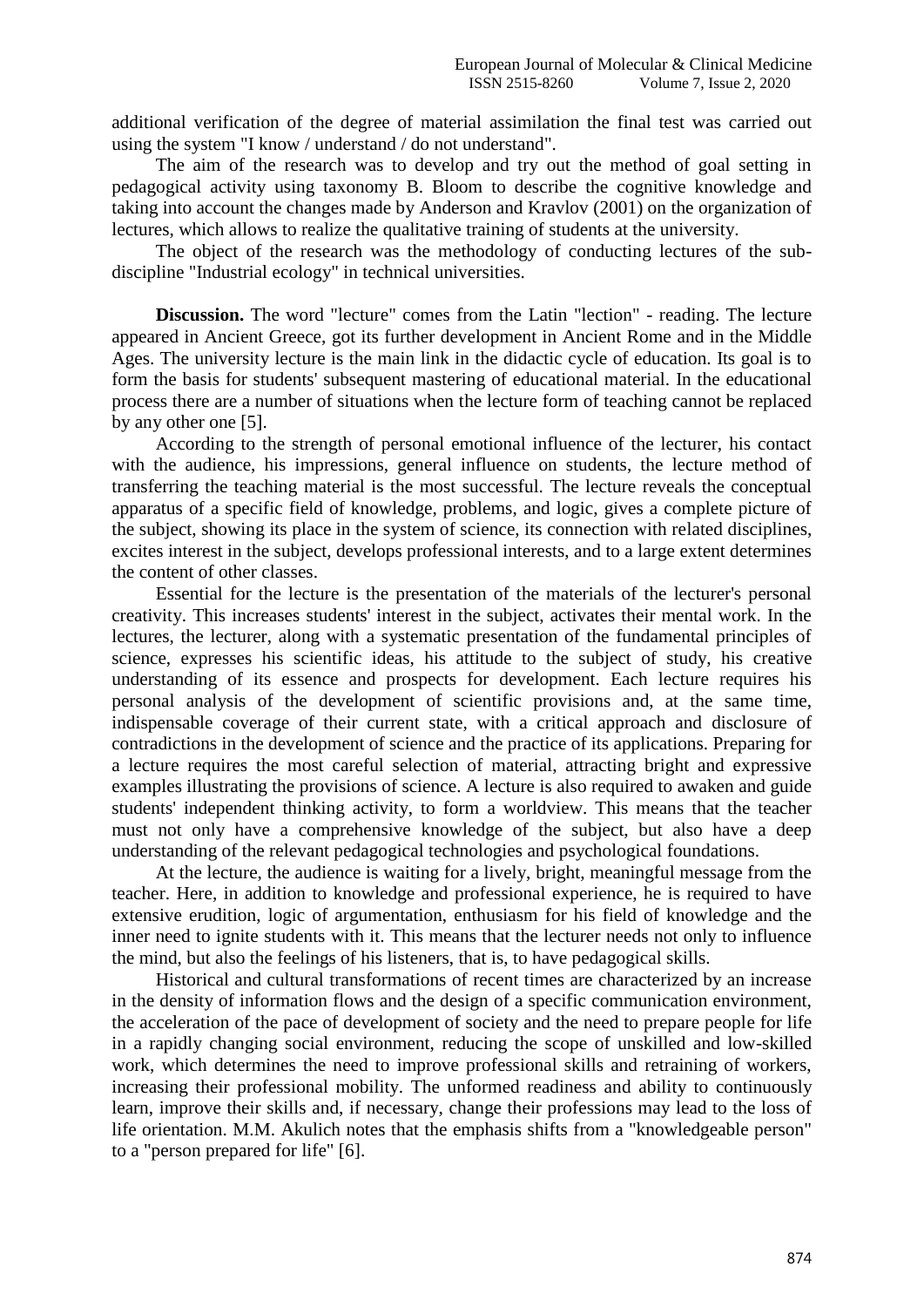Self-development and self-realization become an important social value, and the development of ability to do so is a task of education.

All of the above is taking place against the backdrop of a crisis in book culture, a general decline in culture, accompanied by a decline in the intellectual level of the population, a massive loss of motivation to study, work and self-development. Scientists believe that the metaphor "consumer society" is appropriate for describing the current situation in our country [7].

Students often perceive themselves as clients of an economic corporation represented by a university, as buyers in the market of educational services, and see the meaning of higher education only in order to adapt more easily to the economic situation.

As M. V. Ushakova notes, students have a widespread technocratic idea that everything economically efficient is moral [8]. Most of them do not connect professionalism and moral values, underestimate deep knowledge, demonstrate narrowly utilitarian thinking, pragmatism, technicality, and lack of understanding of the meaning and role of humanitarian knowledge. Many students stop at the level of passive reproduction of uncritically learned knowledge, do not know how to analyze and systematize, draw conclusions, and express their position.

Thus, a new social and cultural type of subjects of pedagogical communication has appeared in the university audience. This cannot but affect the peculiarities of the lecture as one of the leading types of pedagogical interaction in higher education. In order that the growth of contradictions between the everyday social and communicative practices of a student and the educational system does not lead to irreversible consequences, it is necessary to transform both methodological approaches to the lecture, related to the awareness of qualitative changes in the educational environment, and the technology of reading the lecture, taking into account the features of modern students.

The lecture can be interpreted in different ways: as the main form of education in a university and a form of scientific communication, a kind of pedagogical discourse; as an example of a systemic view of science and an example of scientific argumentation; as a wonderful cultural phenomenon, carrying a humanitarian meaning; as a significant event in the life, scientific biography of many people and history of universities [9].

Along with the traditional problems of the status of lecture courses and the necessity of their preservation in the higher school, scientists are interested in the following aspects of lecture study, which have recently become the subject of active discussions:

- ways to reinforce the humanitarian meaning of the lecture,
- mechanisms of interaction of speech and thought in the lecturer's activity,
- the redundancy of lecture discourse,
- innovative approach to lecturing,
- lecturer's new tasks in modern education, etc.

The lecturer's tasks have expanded nowadays, in particular due to the emergence of a huge range of lecture options. Thus, in a lecture using virtual reality technologies, a teacher needs to think about the specifics of spatial representation of models and physical processes, imitation of direct interaction or contact of the self as a lecturer with simulated objects and phenomena [10].

A university lecture is undergoing natural changes in its content and forms due to the new needs and possibilities of the information society. At the same time it is still an actual form of work with students, which is connected with the huge pedagogical potential of the lecture, with the necessity to orient students in complex notions and problems, to systematize their knowledge of the subject.

The modern student as a person of information society is characterized by "patchwork worldview", "mosaic thinking", "clip consciousness", which is due to the scattering,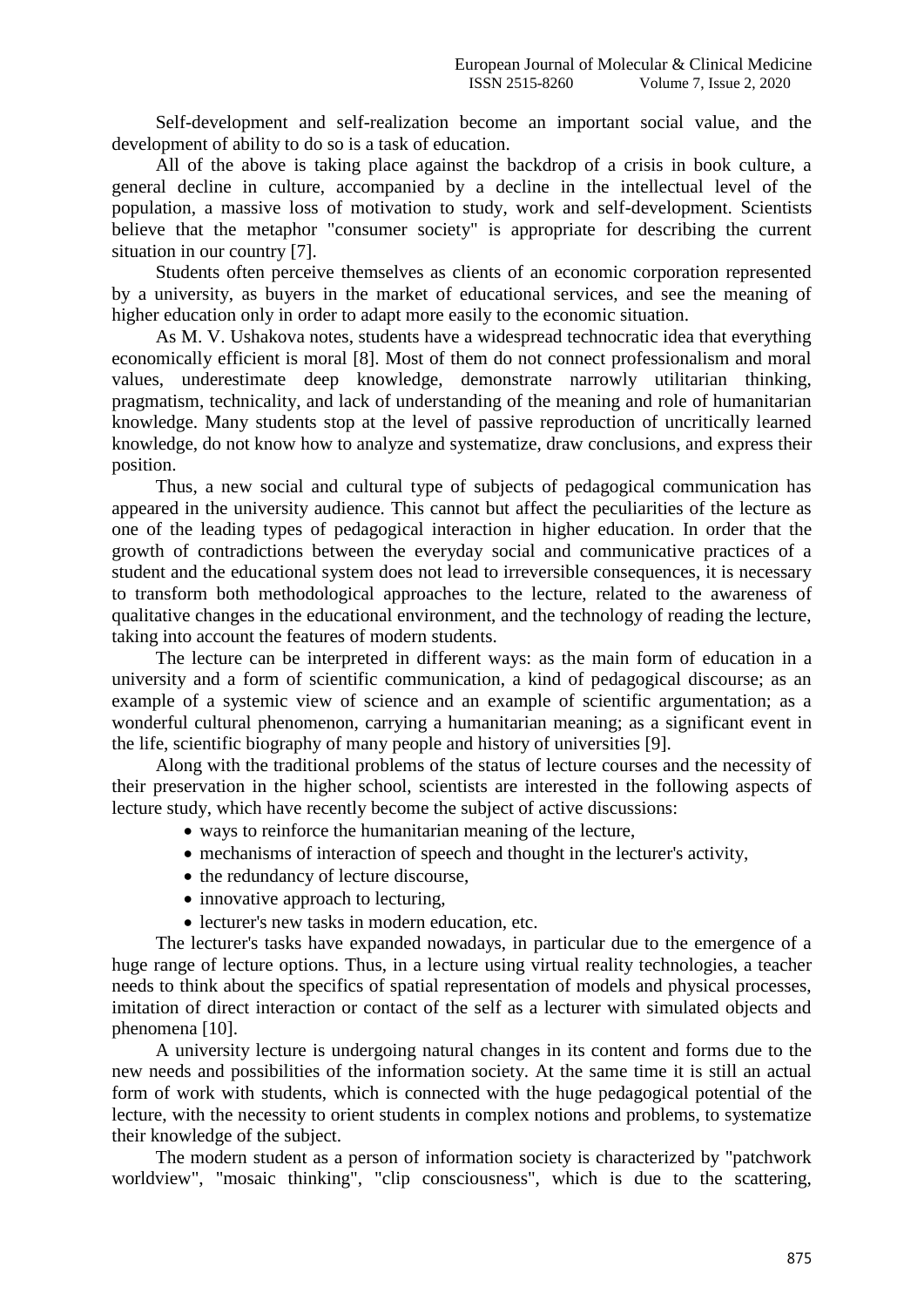unsystematization, redundancy of information, which daily falls on the person. A student even that part of it, which has been selected and processed by the teacher, cannot always seriously analyze, accurately understand with the perception of deep multiple meanings. The role of the lecturer in this regard can hardly be overestimated. It is the lecturer who, demonstrating a scientific approach to problems, offering examples of interpretation and recombination of elements of new knowledge, brings the student to a more complex level of comprehension of events and phenomena, helps to overcome the fragmented perception and move to a holistic vision and understanding of the world. Due to the realization of the orientation function, the lecture is a sample of the systemic view of science, helps a modern student to rank scientific sources in importance, promotes the development of skills to assess them, sifting out unreliable or redundant information, generating new information [9].

Information technologies undoubtedly broaden the idea of pedagogical process from the point of view of its methodological base and methodical organization. They make it possible to expand the subject matter of the disciplines being taught, to enrich the material with content due to the possibilities of hypertext and hyper-media forms of knowledge representation and informatization re-structuring of the educational content. The use of information-intensive and emotionally intense forms and methods of students' work with virtual variants of object study, dynamic subjects of educational and cognitive situations at the lecture allow increasing motivation for learning.

The use of global telecommunications resources in the course of lecture pedagogical communication makes it possible to connect to the widest information environment of science, art, and culture. However, despite all the changes that have occurred since the advent of the "era of hypertext", modern university lectures, as before, value, above all, the clear presentation of the subject, brilliant argumentation, the breadth of the lecturer's views, his ability and sometimes talent to influence the audience. His conviction, emotionality, passion without false pathos, internal energy of speech, pause, expression of eyes, value estimates or their postponement, giving the audience the opportunity to come to some conclusion for themselves, create a humanitarian atmosphere of empathy, personal attitude to scientific ideas [9].

The lecturer, as a speaking person, can create prerequisites for the transition of a student from the position of a listening person to the position of a hearing person, empathizing, thinking, understanding person. The aforesaid actualizes the problem of the "staging" of a university teacher's speech, its logical and emotional composition, and inner direction, because he creates not only pedagogical, but also linguistic environment with his speech art in higher school [11, 12].

Thus, the lecture cannot disappear; it has remained a full-fledged environment for the development of subjects in the conditions of modern pedagogical communication. However, this development from a potential field will only become relevant if the teacher considers the lecture as a cultural phenomenon, a significant event in the life of participants. The lecture should be evaluated not only from the point of view of scientificity, logicality and rationality of content, but also from the point of inspiration of listeners to independent research, influence on their formation as people of high spirituality, who understand the meaning of their development and development of society and consider these processes as a great good. The lecture, in accordance with the mission of modern education, should create favorable conditions for possible transformation of the student's personality as a consumer of information into a person - a consumer of cultural values, and then - into their creator [9].

Поэтому очень важно преподавателям постоянно совершенствоваться, использовать в процессе обучение различные. Инновационные способы активизаци и познавательной деятельности студентов, особенно при проведении лекционных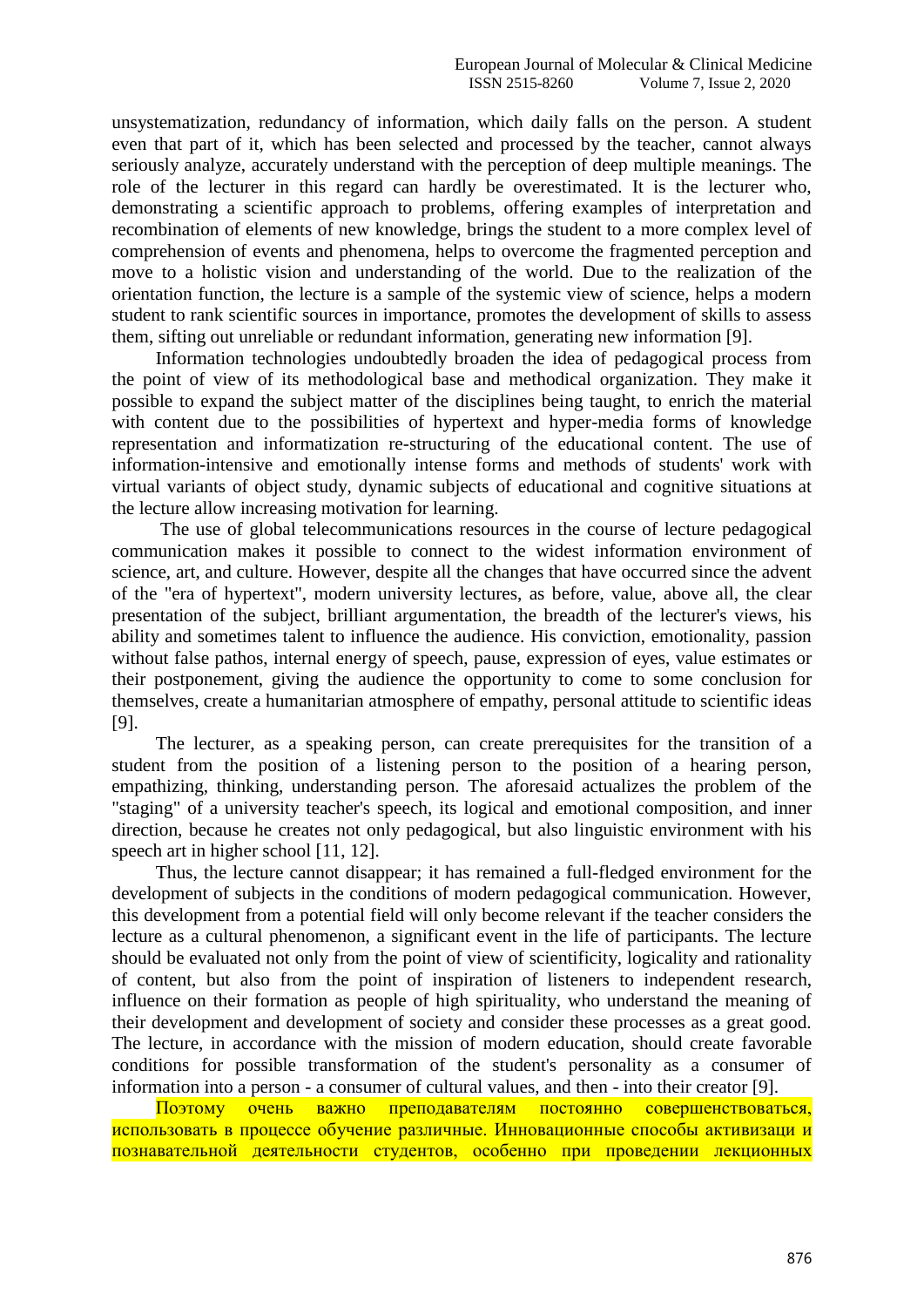занятий, развивать интерес к учебной деятельности и конкретной учебной дисциплине, сформировать у обучающихся ориентиры для самостоятельной работы над курсом[13].

Unconventional forms of lectures allow increasing interest in the academic discipline, provide opportunities for deeper consideration of problems, have a brighter emotional impact on the audience, but there are also disadvantages. The optimal combination of forms, methods and styles of presentation of theoretical material is chosen by each teacher.

At present, along with supporters, there are opponents of lecturing educational material. The opinion of "opponents" of lectures as the main form of education at the university: a lecture accustoms students to the passive perception of other people's opinions, inhibits independent thinking; a lecture discourages the taste for independent lessons; lectures are needed if there are no textbooks or few of them; some students have time to comprehend, others - only to write down the words of the lecturer mechanically. However, the refusal of lectures reduces the scientific level of students, disrupts the system and uniformity of work during the semester. Therefore, a lecture continues to be the leading form of organization of the educational process in the university. The above mentioned disadvantages can be largely overcome by the correct method and rational construction of the material.

**Result.** When reading lectures on the subject "Industrial Ecology", it is advisable, from our point of view, to apply a binary type of lectures involving students as experts and visualization lectures with a visual demonstration of the material presented, in this case in the form of slides and videos.

The conditions for effective use of binary lectures are given in Table 1.

In the course of the lecture, the students' knowledge necessary to understand the learning problem or to participate in collaborative work is updated. It is reasonable to plan the lecture session using taxonomy B. Bloom.

We have developed a plan-concept of the lecture using B.Bloom's taxonomy with preliminary orientation of the student to prepare the problem under consideration for further study.

The use of B.Bloom's taxonomy (gr. taxis - arrangement in order and nomos - law) [15,16] orients the teacher to the results of learning (Learningoutcomes) and setting not only cognitive but also affective goals of the lesson or series of lessons.

The notion of "taxonomy" (gr. taxis - arrangement in order and nomos - law) denotes such classification and systematization of objects, which is built on the basis of their natural interrelation and uses for description of objects the categories, located sequentially, by increasing complexity.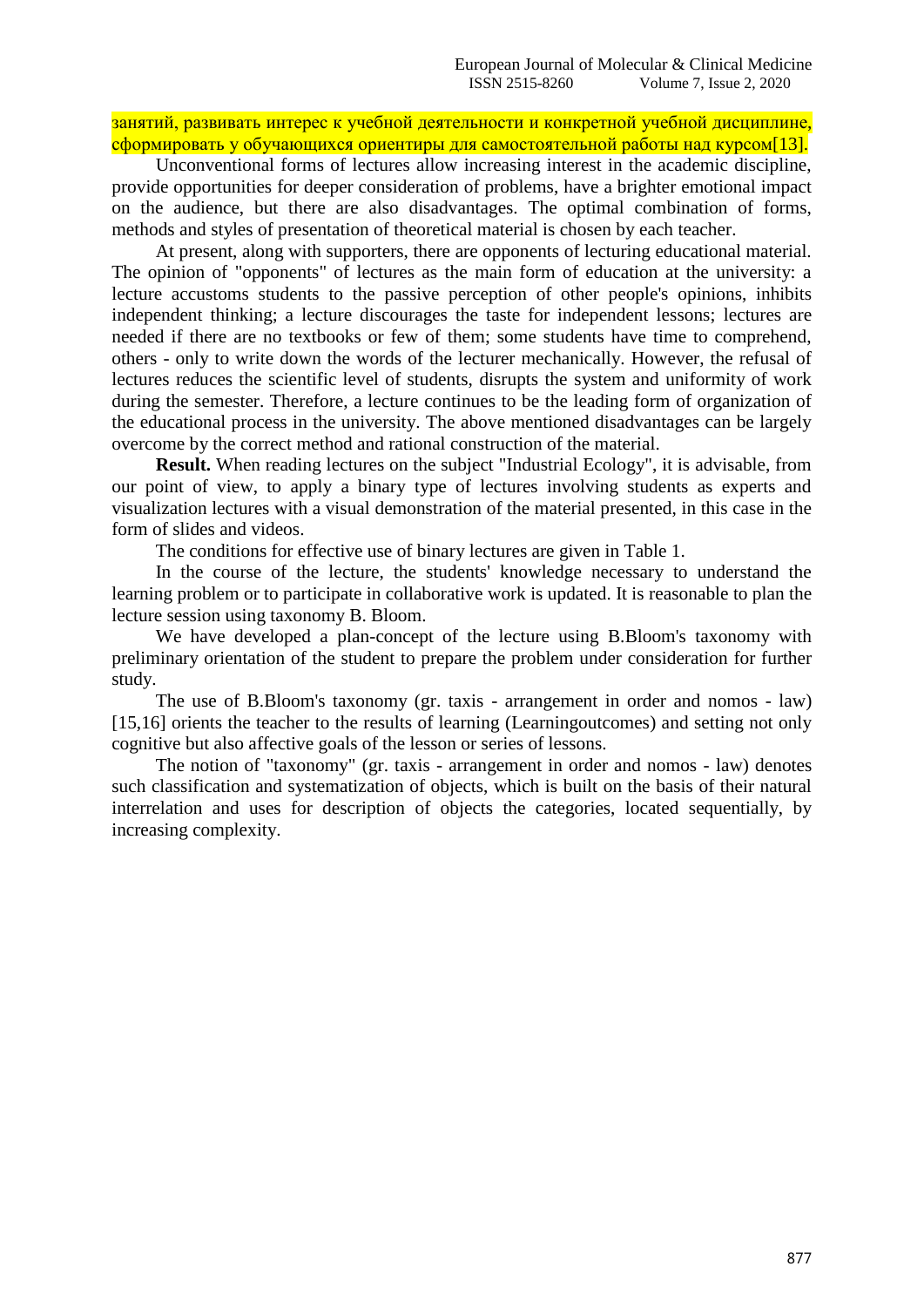| $N_2$ | Learning<br>process<br>factors                                 | Features and conditions of effective implementation                                                                                                                                                                                                                                                                                                                                                                                                       |
|-------|----------------------------------------------------------------|-----------------------------------------------------------------------------------------------------------------------------------------------------------------------------------------------------------------------------------------------------------------------------------------------------------------------------------------------------------------------------------------------------------------------------------------------------------|
| 1.    | Features of the form of<br>implementation                      | Knowledge generation takes place in the process of launching a<br>discussion on a given topic through a dialogue between the<br>teacher and the student, in the mandatory connection of the<br>discussed issues with key educational issues on the topic and<br>demonstration of material in the form of slides, virtual slides and<br>stands, banners, videos, etc.                                                                                      |
| 2.    | Purpose setting                                                | Knowledge generation takes place in the process of launching a<br>discussion on a given topic through a dialogue between the<br>teacher and the student, in the mandatory connection of the<br>discussed issues with key educational issues on the topic and<br>demonstration of material in the form of slides, virtual slides and<br>stands, banners, videos, etc.                                                                                      |
| 3.    | Volume of content and<br>complexity of learning<br>information | Allows a wide coverage of the topic of the session, covering a<br>large amount of information, focusing on theoretical and<br>practical problems of the field of study.                                                                                                                                                                                                                                                                                   |
| 4.    | Impact of learning<br>methods on learning<br>achievement       | If there is a visual presentation of information (presentation in<br>the system of "slideshow"), in the process of audiovisual<br>perception and discussion it is achieved - 70% of learning<br>material.                                                                                                                                                                                                                                                 |
| 5.    | Learning opportunities<br>for trainees                         | The student should be familiarized with the topic to be discussed<br>and ready for active discussion, familiar with the rules of<br>discussion. It is necessary to encourage active participation of<br>students in the discussion: give the task to all students to study<br>the study material (the text of the lecture, additional literature)<br>and make a list of questions of problem nature to the<br>experts/participants of the binary lecture. |
| 6.    | Time spent on<br>preparation and<br>implementation             | A maximum of time is required by a preliminary stage in the<br>preparation of problematic issues, organizational moments at the<br>invitation of experts, and agreement with them on issues to be<br>discussed.<br>Sufficient time should be given to summarizing the session                                                                                                                                                                             |
| 7.    | Training conditions                                            | There are no special ones, but TSO, flipchart can be used.                                                                                                                                                                                                                                                                                                                                                                                                |
| 8.    | Features of the<br>relationship between                        | Cooperation: encouraging independent thinking, self-expression,<br>self-presentation of students                                                                                                                                                                                                                                                                                                                                                          |
|       | learner and student                                            |                                                                                                                                                                                                                                                                                                                                                                                                                                                           |
| 9.    | Number of trainees<br>10. Competence and                       | Restricted (up to 30 people)<br>Higher requirements to leading teachers/experts: they must be                                                                                                                                                                                                                                                                                                                                                             |
|       | personal qualities of the<br>trainer                           | intellectually<br>and personally compatible, have "common<br>thoughts", have developed communicative skills, improvisation<br>abilities, quick reaction, show a high level of mastery of subject<br>material, often going beyond the content of the topic, actively<br>involve students in the discussion.                                                                                                                                                |
| 11.   | Possible modifications                                         | Binary seminar-discussion when students are divided into<br>supporters of two different theories, points of view, scientific                                                                                                                                                                                                                                                                                                                              |

## **Table 1.Binary lecture - visualization - conditions of effective application**

Plan outline of the lecture

Theme: "Basic principles of developing resource-saving technologies". Class type: binary lecture - visualization with students.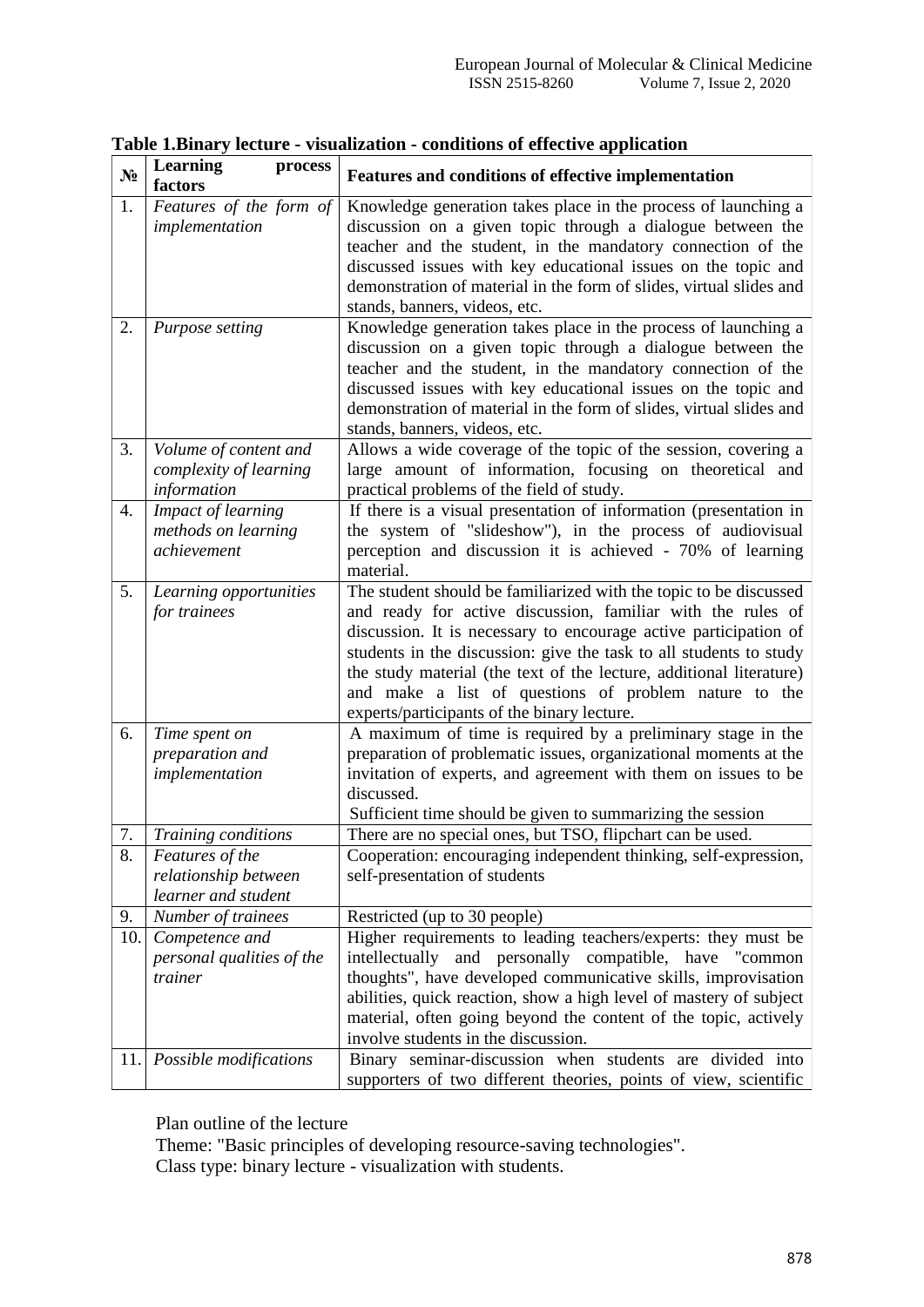The objectives of the lesson:

-Learning: To provide a holistic view of the importance of natural resources and their sustainable use;

-Developing: develop students' interest in studying the causes of ecological cataclysms of our time; develop their ability to model and predict ecological disasters that have a negative impact on nature and the environment.

-Educating: developing a sense of unification with nature; responsibility for our common home, harmonization of relations between nature and technology.

Setting goals through internal processes of intellectual, personal and emotional development of the student:

-formation of skills to analyze observed phenomena and processes;

- to form the ability to independently analyze the situation, the conditions of its emergence and find ways to solve it;

- to develop cognitive; independence of students in the process of solving production problems.

The result of the training is a formulation of what the student is expected to know, understand and be able to demonstrate after completing the training process.

Before the lecture...

Motivation: Why are the questions in this lecture important for humanity? How does this relate to what you know from your life experience and in other disciplines? What opportunities do you offer to know the reasons for the need to develop resource-saving technologies and how to solve them?

Objectives: What specific knowledge and concepts will be studied or expressed? What will students do with this knowledge and concepts?

Prerequisites: What should the student already know or be able to successfully master the information in this lecture?

Evaluation:What will be the evidence of the students' knowledge?

Sources and Time Management: How will the sources and time management be distributed?

During the lecture...

Encouragement: How do you encourage students to form questions and how will they evaluate their previous knowledge?

Understanding Ideas: How will students learn the content of the lecture material? How can they track their understanding of the lecture material?

Reflection:How will students use the knowledge gained? How will it lead to reflections on new knowledge, finding answers to questions and solving doubts?

Conclusion:What are the final judgments, conclusions to be reached by the end of the lecture?How appropriate are the final resolutions?

After the lecture...

Addendum: What further actions are stimulated by the knowledge of this lecture material? What should students do at the end of the lecture?

The concrete actions of students, testifying to obtaining cognitive knowledge using B.Bloom's taxonomy (1956) and with the introduction of Anderson and Kraftvol's changes (2001) are given in Table 2.

To check the degree of assimilation of the lecture material, it is recommended to conduct a final check using the Insert technique. In case of the answer "I don't understand", it is necessary to specify a section or a specific question, which are not sufficiently understood by students.

The "Insert method" - considered to be an interactive definition system for effective learning and thinking, helps with independent study (Table 3).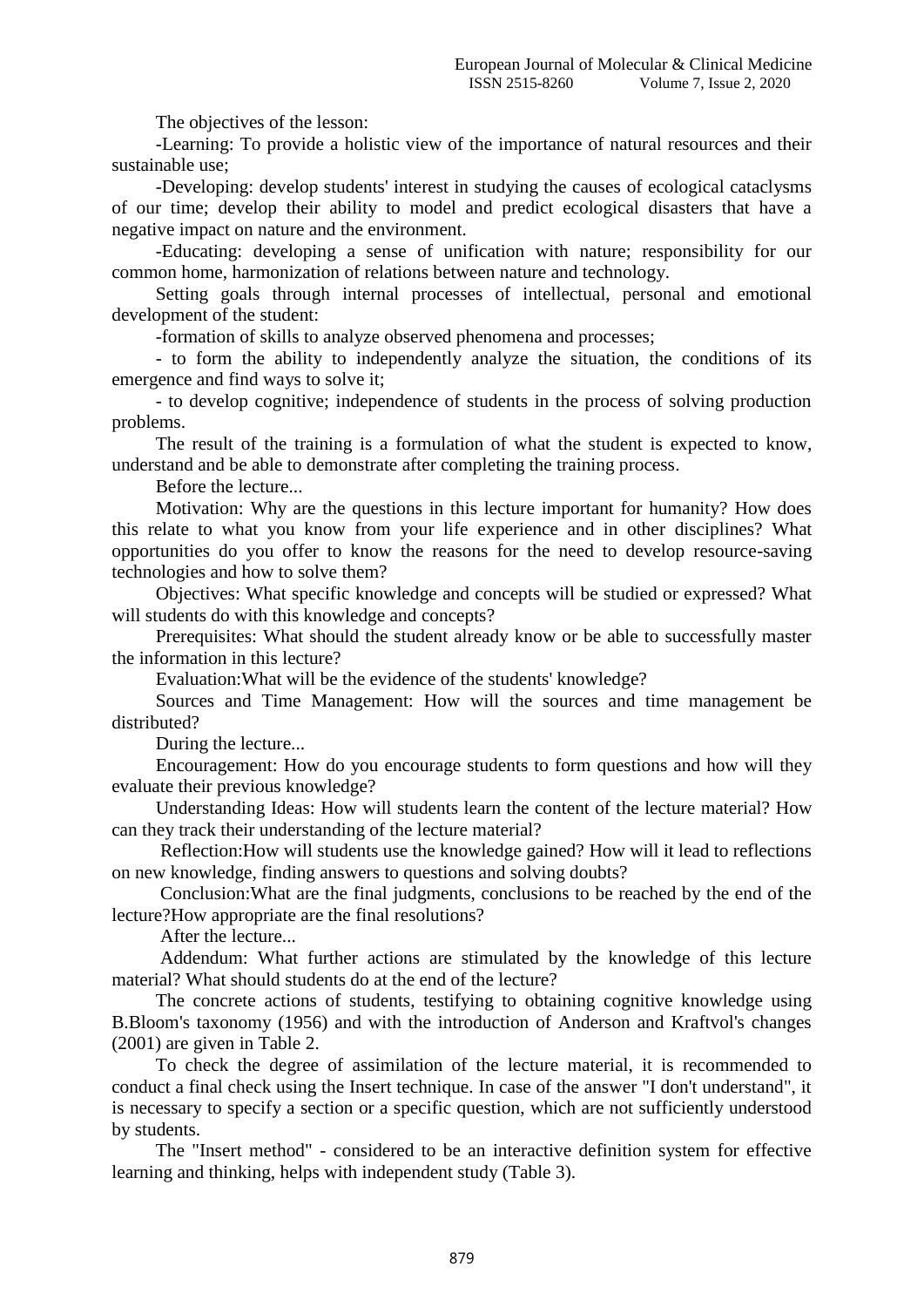In order to determine the effectiveness of the proposed method of conducting lectures on the discipline "Industrial ecology" in comparison with traditionally used lecturesmonologues 3rd year students were divided into 2 groups of 25 people: control and experimental. The level of academic performance in the control experimental and experimental groups was 100.0%, and in the control group academic performance (the number of students studying for "excellent" and "good") is 16.5% higher than in the experimental group (Fig. 1).

In the control group there was a monologue lecture with the use of slides, and in the experimental group - a binary lecture-visualization with the use of students and visual material. At the end of the lesson, testing was carried out in both groups. The conditions for passing and assessment of students' knowledge were the same; the results of the test on the main exam are shown in Fig. 2 and 3.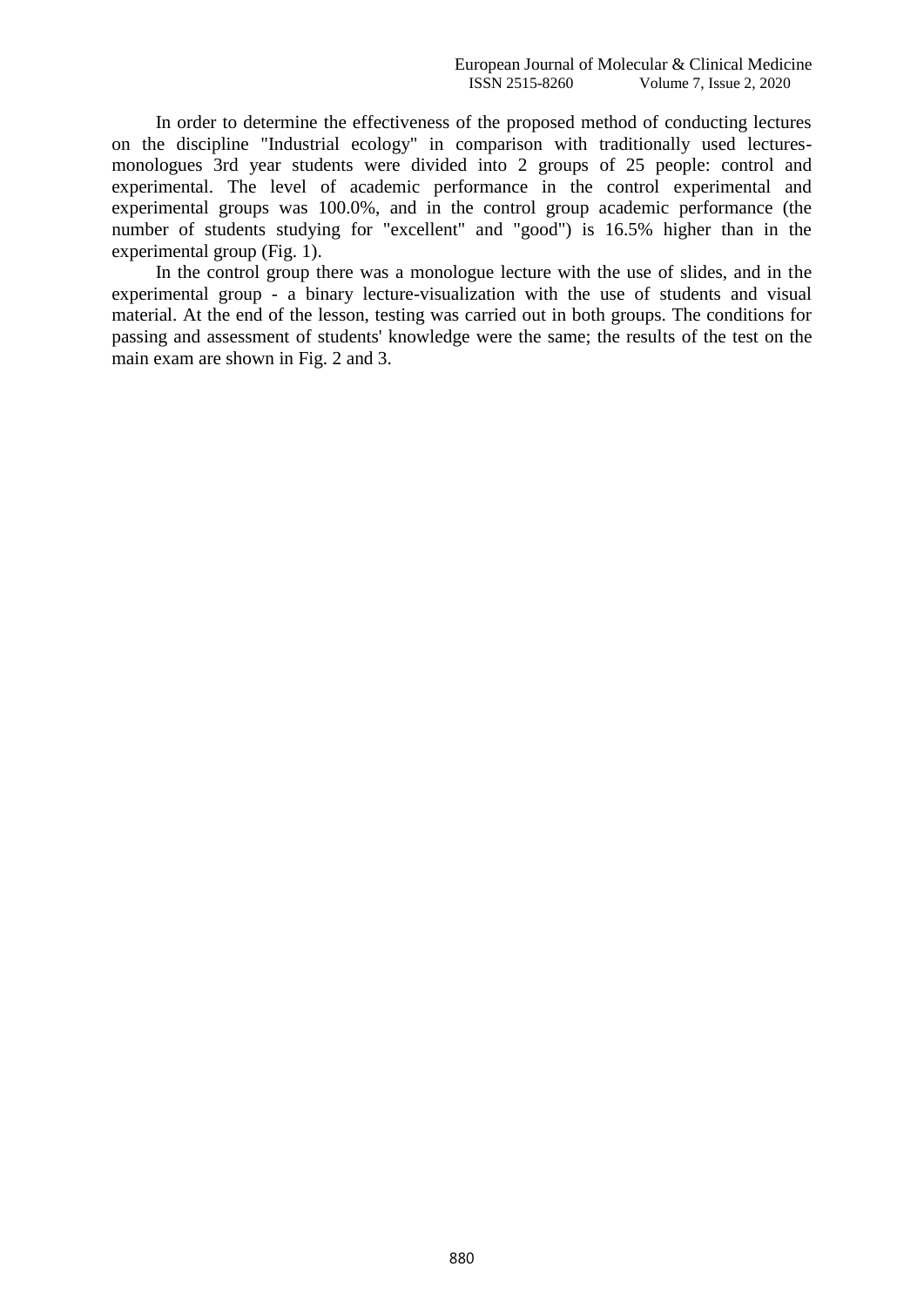| <b>Pedagogical tasks:</b>                                                 | A student must:                                     |  |  |  |  |  |
|---------------------------------------------------------------------------|-----------------------------------------------------|--|--|--|--|--|
| <b>KNOW</b><br>Ι.                                                         |                                                     |  |  |  |  |  |
| out the student's preliminary<br>1.1. 1.1. Find                           | 1.1. Formulates a link between the                  |  |  |  |  |  |
| knowledge about the importance of natural                                 | production of consumer goods and                    |  |  |  |  |  |
| resources for modern society.                                             | environmental problems of our time.                 |  |  |  |  |  |
| 1.2. 1.2. Suggests to formulate a definition of key                       | 1.2. Defines keywords.                              |  |  |  |  |  |
| words.                                                                    |                                                     |  |  |  |  |  |
| 2.<br>TO THINK AND UNDERSTAND                                             |                                                     |  |  |  |  |  |
| $\sigma f$<br>the meaning<br>2.1. Discusses<br>the lecture's              | 2.1.She gives her own opinion on the                |  |  |  |  |  |
| information material.                                                     | significance of the lecture material.               |  |  |  |  |  |
| 2.2. Explains the degree of understanding of the                          | 2.2. Explains the significance of natural           |  |  |  |  |  |
| possible<br>and<br>consequences<br>causes<br>οt                           | resources.                                          |  |  |  |  |  |
| environmental disasters<br>resulting<br>from                              | 2.3. Compares the problems<br>οf                    |  |  |  |  |  |
| irrational use of natural resources.                                      | interrelation<br>between<br>human                   |  |  |  |  |  |
| 2.3. Checks the degree of knowledge about                                 | activity<br>economic<br>and<br>the                  |  |  |  |  |  |
| causation of negative impacts of human                                    | environment.                                        |  |  |  |  |  |
| economic activity on the environment.                                     | 2.4. Explains the ways of solving this              |  |  |  |  |  |
| 2.4. Suggests ways of solving this problem.                               | problem.                                            |  |  |  |  |  |
| 3. APPLICABLE                                                             |                                                     |  |  |  |  |  |
| 3.1. Describe ways of practical application of                            | 3.4. Apply knowledge in case-by-case                |  |  |  |  |  |
| ecological principles of rational natural                                 | analysis to maintain environmental                  |  |  |  |  |  |
| resources at home and at work.                                            | conditions at the required level.                   |  |  |  |  |  |
| 3.2. Justifies the need to apply knowledge of                             | 3.5. Use knowledge of environmental                 |  |  |  |  |  |
| environmental regulation in the preparation of                            | regulation in the execution of                      |  |  |  |  |  |
| service documentation.                                                    | graduation work.                                    |  |  |  |  |  |
| 3.3. Arguments the need for certain measures to                           | 3.6. Binds the solution of production               |  |  |  |  |  |
| ensure environmental safety of production                                 | tasks to environmental standards and                |  |  |  |  |  |
| processes.                                                                | requirements.                                       |  |  |  |  |  |
| $\mathfrak{Z}$ .<br><b>ANALYZE</b>                                        |                                                     |  |  |  |  |  |
| 3.1. Breaks down information material into its                            | 4.1. <i>understands the structure of the</i>        |  |  |  |  |  |
| components.<br>3.2. Illustrates the classification of natural             | <i>material in question.</i>                        |  |  |  |  |  |
|                                                                           | 4.2. divides natural resources into                 |  |  |  |  |  |
| resources.<br>3.3. Identifies the reasons for the unsustainable use       | groups.<br>4.3. Gives examples of irrational use of |  |  |  |  |  |
|                                                                           | natural resources.                                  |  |  |  |  |  |
| <u>of resources.</u><br>3.4. Offers development and introduction of "non- | 4.4. Suggests and substantiates                     |  |  |  |  |  |
| waste" technologies as a solution to this problem.                        | <i>alternative solutions to this problem</i>        |  |  |  |  |  |
| 3.5. Analyzes various trends in the rational use of                       | (low-waste and resource-saving                      |  |  |  |  |  |
| natural resources and waste recycling.                                    | technologies).                                      |  |  |  |  |  |
|                                                                           | 4.5. Compare these trends and draw                  |  |  |  |  |  |
|                                                                           | conclusions.                                        |  |  |  |  |  |
| SYNTHESIZE.<br>5.                                                         |                                                     |  |  |  |  |  |
| 5.1.Summarizes the questions discussed on the                             | 5.1. Discusses<br>lecture<br>questions,<br>asks     |  |  |  |  |  |
| subject of the lecture.                                                   | questions.                                          |  |  |  |  |  |
| 5.2 Arguments the basic knowledge that a student                          | 5.2.1.1 Discusses lecture questions, asks           |  |  |  |  |  |
| should have on the material.                                              | questions. 5.2.2.2 Enquires with ideas.             |  |  |  |  |  |

|  |  | Table 2. Specific actions by students indicating that they have reached this level |  |  |  |
|--|--|------------------------------------------------------------------------------------|--|--|--|
|  |  |                                                                                    |  |  |  |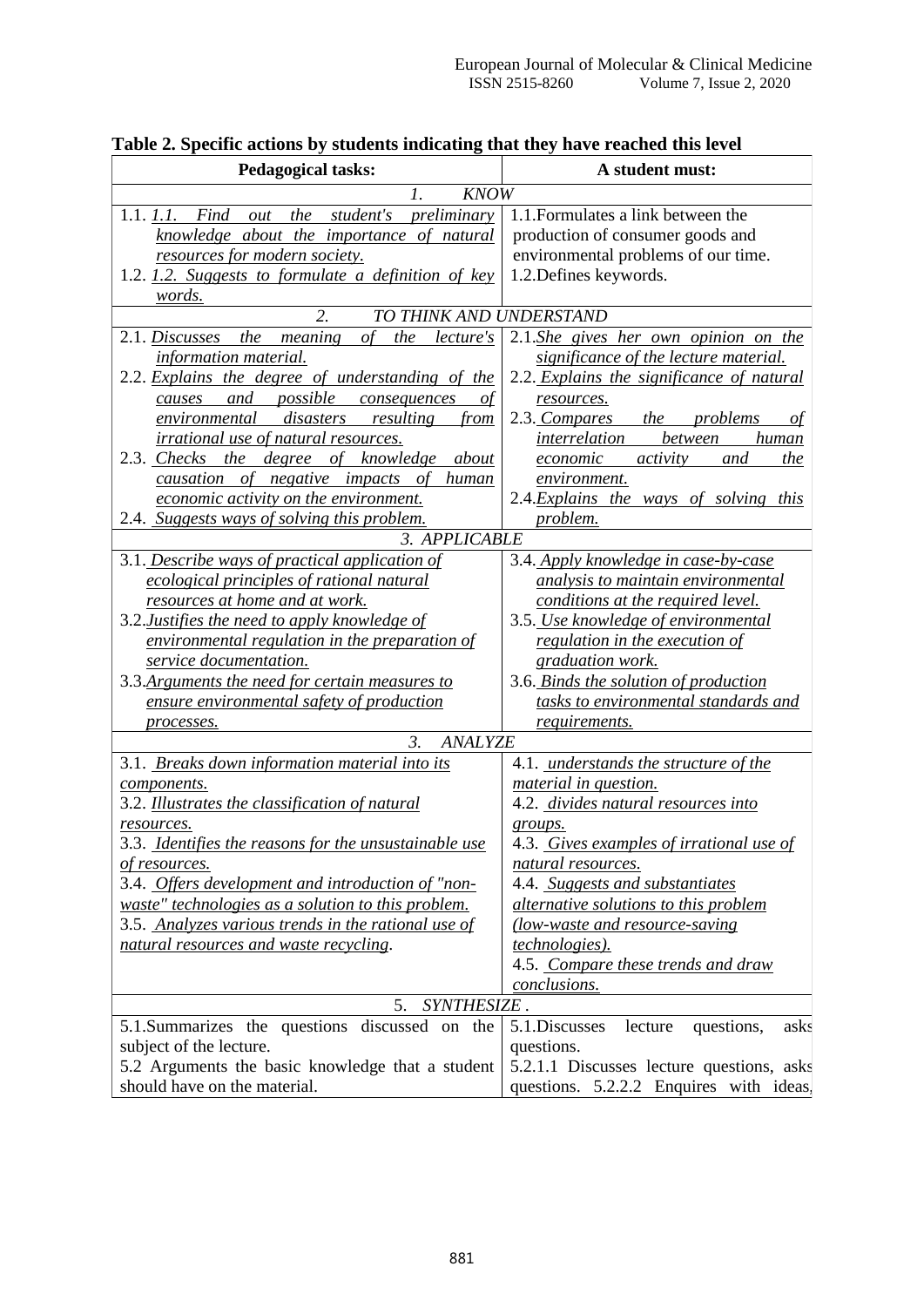## **Table 3.Rules of work with application of "Insert Techniques"**

1. *Read the text of the lesson using the following system of marks in the text fields*:

- $(\sqrt{)}$  confirms what I know.
- $(+)$  new knowledge

 $(-)$  – as opposed to what I know

( ? ) – puzzling. That's where I need the extra data..

| 2. Systematize the information obtained as a table:                |  |  |  |  |  |
|--------------------------------------------------------------------|--|--|--|--|--|
| Topic issue                                                        |  |  |  |  |  |
| Natural resources, their values and species.                       |  |  |  |  |  |
| Systemic approach to environmental management and problems.        |  |  |  |  |  |
| Optimization of environmental management                           |  |  |  |  |  |
| Greening of production                                             |  |  |  |  |  |
| Basic principles of non-waste technological processes organization |  |  |  |  |  |





**Рис. 1. Показатели успеваемости в контрольной и экспериментальной группах**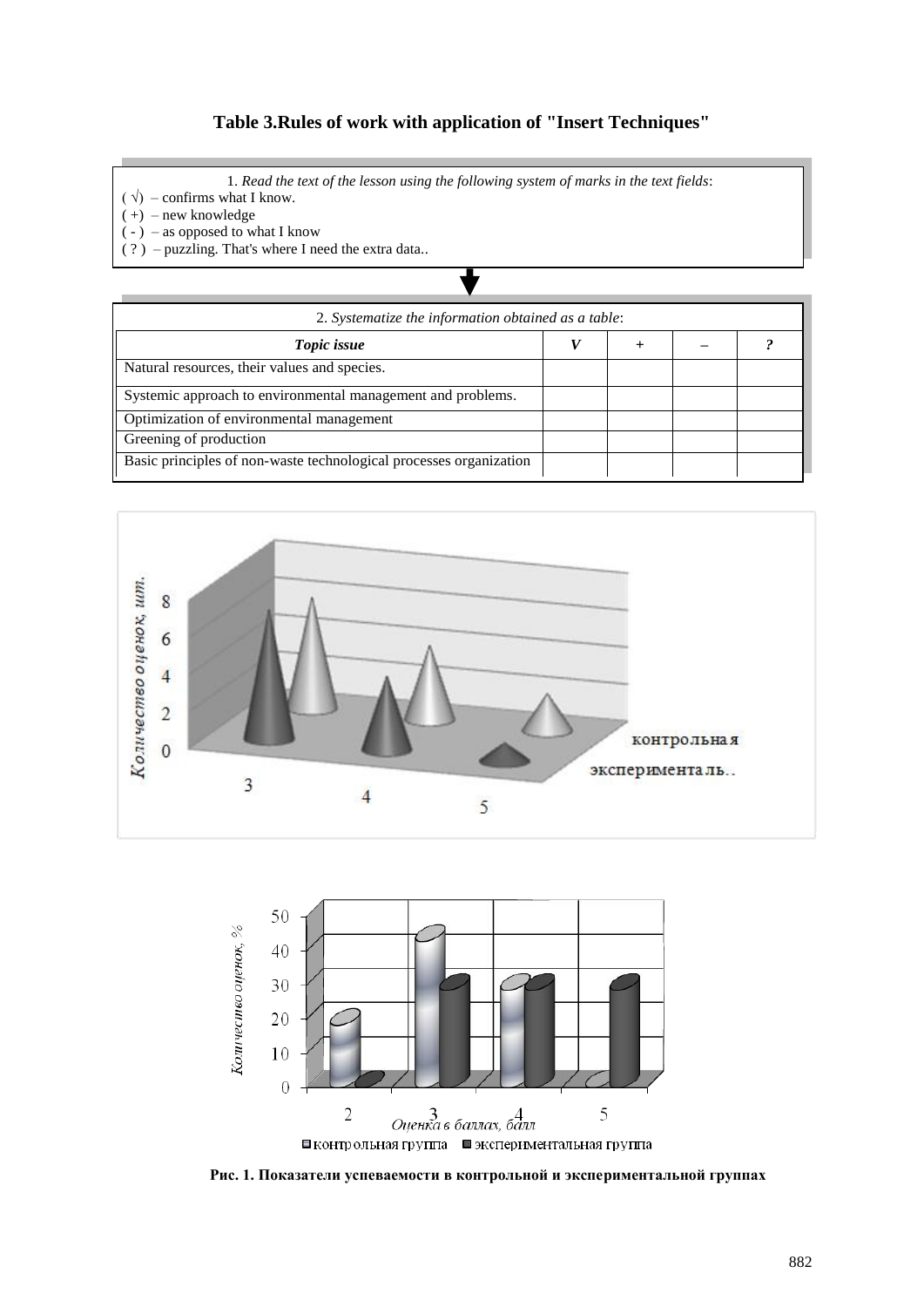Fig.2. Results of student knowledge assessment on the main exam in control and experimental groups

It should be noted that the specificity of the usual assessment is that it is impossible to determine with its help how much material will be kept in the memory of students firmly and for a long time. In addition, the information that a specialist will really need in the future for active creative activity is not always held firmly and for a long time. In this connection there is a problem of revealing such information with the purpose of its more successful fixation.

The expert estimation of residual knowledge by means of tests is perspective in this direction. Thus it is expedient to evaluate the knowledge of students after a certain period of time after the study of the material (discipline). As a result, rather precise criteria, evaluating the efficiency of teachers' and students' work, are revealed.

To date (despite the fact that psychological research has established a number of patterns of forgetting information), the practical application of such control was difficult because of the weak study of the processes of forgetting various academic knowledge (in particular, engineering). In order to determine some patterns of forgetting necessary for the development of requirements for the control of residual information, we conducted a second test in the control and experimental groups in 1 month after the main test. The results of the test are shown in Fig. 3.





The number of students who received "excellent" and "good" grades in the control subgroup was 50.0%, while in the experimental subgroup it was 80.0%. Consequently, there was a decrease in the level of students' knowledge, which indicates that a certain group of knowledge is completely forgotten or absent.

**Conclusion.** Classic Lecture - is a self-congratulatory presentation of the educational material by the lecturer, as a rule, in the form of a monologue. At the present time, the variant of conducting the classical form of the teacher's high professionalism, expressiveness and figurativeness of the speech, the presence of backward communication with the audience. Monotonous and monotonous presentation, and sometimes mechanical reading of the educational material, in the presence of a large number of easily accessible and sources of information is practically not accepted by the modern audience.

The most common means of activating the listeners is to engage them in dialogue, to provide exchanges, assessments of information by the subjects of education and training, as well as the interaction of scientific knowledge. Organizing a dialogue session allows: to see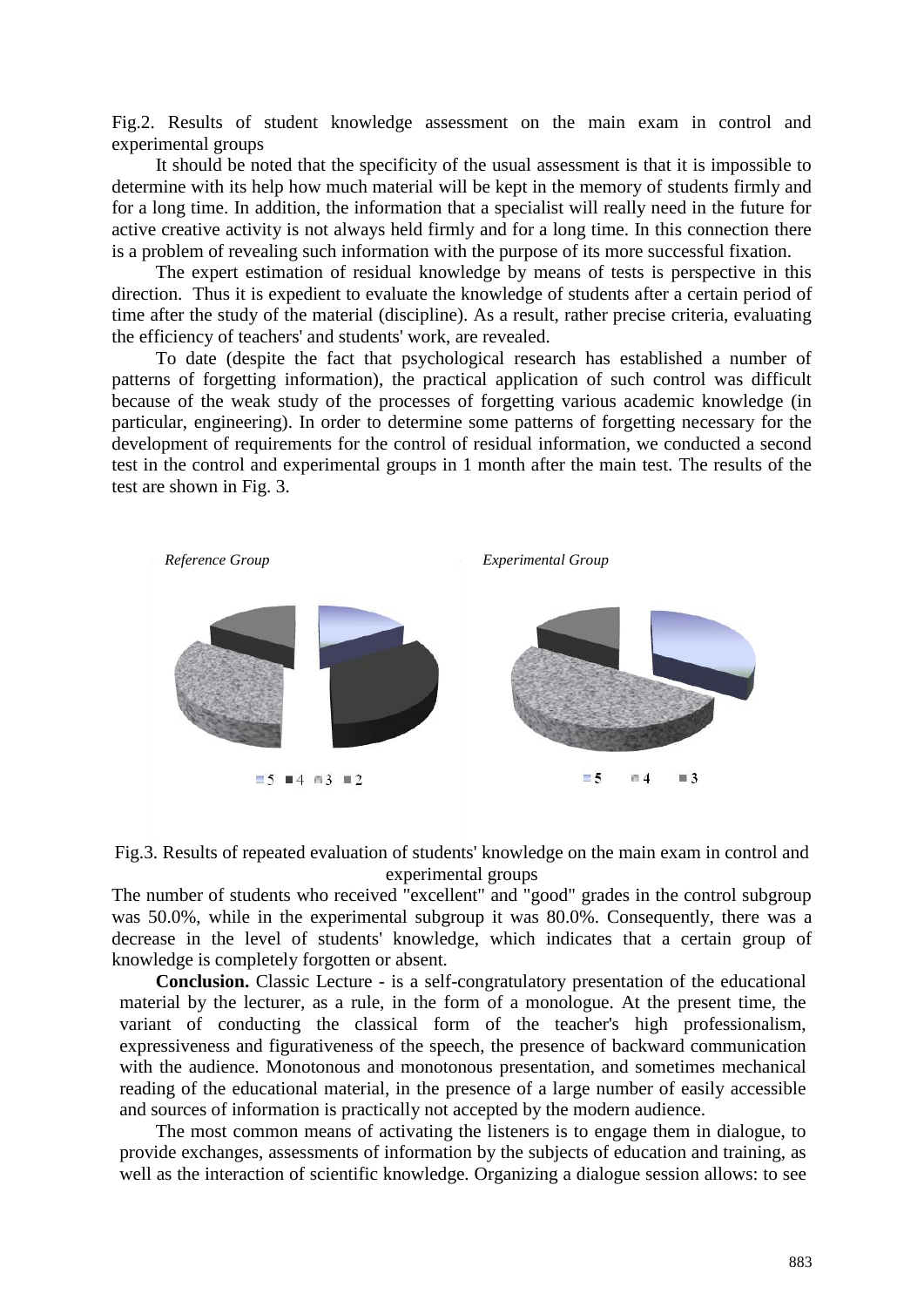the audience's reaction to the information; to determine the depth of understanding; students at the very beginning of the class to ask their questions about the topic under study.

In this context, the use of binary lectures is appropriate. However, the use of this type of lectures is limited by a number of factors. For example, it is difficult to implement this approach when teaching on streams with a large (more than 30) number of students: you will either have to increase the time for studying the topic, or reduce the volume of the lecture and submit part of the material for independent study or for seminars. In the process of interactive learning, the thoughts or actions of others are borrowed. It is also difficult to use this technology in the process of teaching certain topics in technical disciplines, where the generally accepted postulates are practically stated. At the same time, these forms of learning have more advantages than limitations. They are associated primarily with a sensible approach to the content of a lecture by students, development of skills for content analysis, increasing learning and cognitive motivation, reducing the level of anxiety of participants, increasing efficiency of learning and actualization of knowledge, improving the psychological climate in the classroom. Students form their own point of view, they learn to scientifically argue for their opinion. Students learn to communicate with each other, with teachers, acquire communicative competences, they develop a sense of responsibility and mutual assistance. To achieve these goals in the class it is necessary to create a comfortable psychological climate, while remembering the following: never blame for the wrong way of thinking, create a relaxed and trusting environment, to conduct a fairly frank conversation. All this makes it possible to overcome the often criticized passive character of students' perception of the lecture, as well as allows teachers to look at the problems of teaching from a new perspective.

Today it is already clear that a student needs to learn, above all, the ability to independently replenish and acquire knowledge. At the same time, it is necessary to take into account all the currently growing trends to generalize many of the latest theories, concepts and single scientific facts. These trends are also affecting the teaching process, dictating the need for flexible knowledge systems that, in turn, must shape the mindset of the learners.

Our experiments have once again proved the effectiveness of problem-search methods of teaching by the example of lectures on the subject "Industrial ecology".

## **References**

- [1] Batyshev, S.Ya. Professional pedagogy: Textbook for students studying on pedagogical specialties and directions (in Russian) / S.Ya. Batyshev.- M.: Association "Professional education", 2007. 512p.
- [2] Ilyina, T.S. Experience of development of teachers' information culture by means of educational technologies / T.S. Ilyina, O.N. Shilova // Development of Regional Educational Information Environment "ROIS-2006": Proceedings of the Interregional Scientific and Practical Conference (http://rois.loiro.ru). - Saint-Petersburg, 2006. P. 120-123.
- [3] Okolelov, O.P. Modern Technologies of Higher Education: essence, design principles, development trends / O.P. Okolelov // Higher Education in Russia. №2. 2004. P.21-23.
- [4] Hodiyev, Yu.B. Modern educational technologies: theory and practice of realization/ Yu.B. Hodiyev, O.B. B. Khodiev, O.B. Gimranova. -Tashkent: TGEU, 2007. 320 p.
- [5] 5. Verbitskiy, A.A. Active learning in higher school: context approach / A.A.Verbitskiy // M.: Higher school, 1991. 207 p.
- [6] 6. Akulich, M.M. Education in the context of globalization / M.M. Akulich // University Management. - 2005. - № 5 (38). P.34-42.